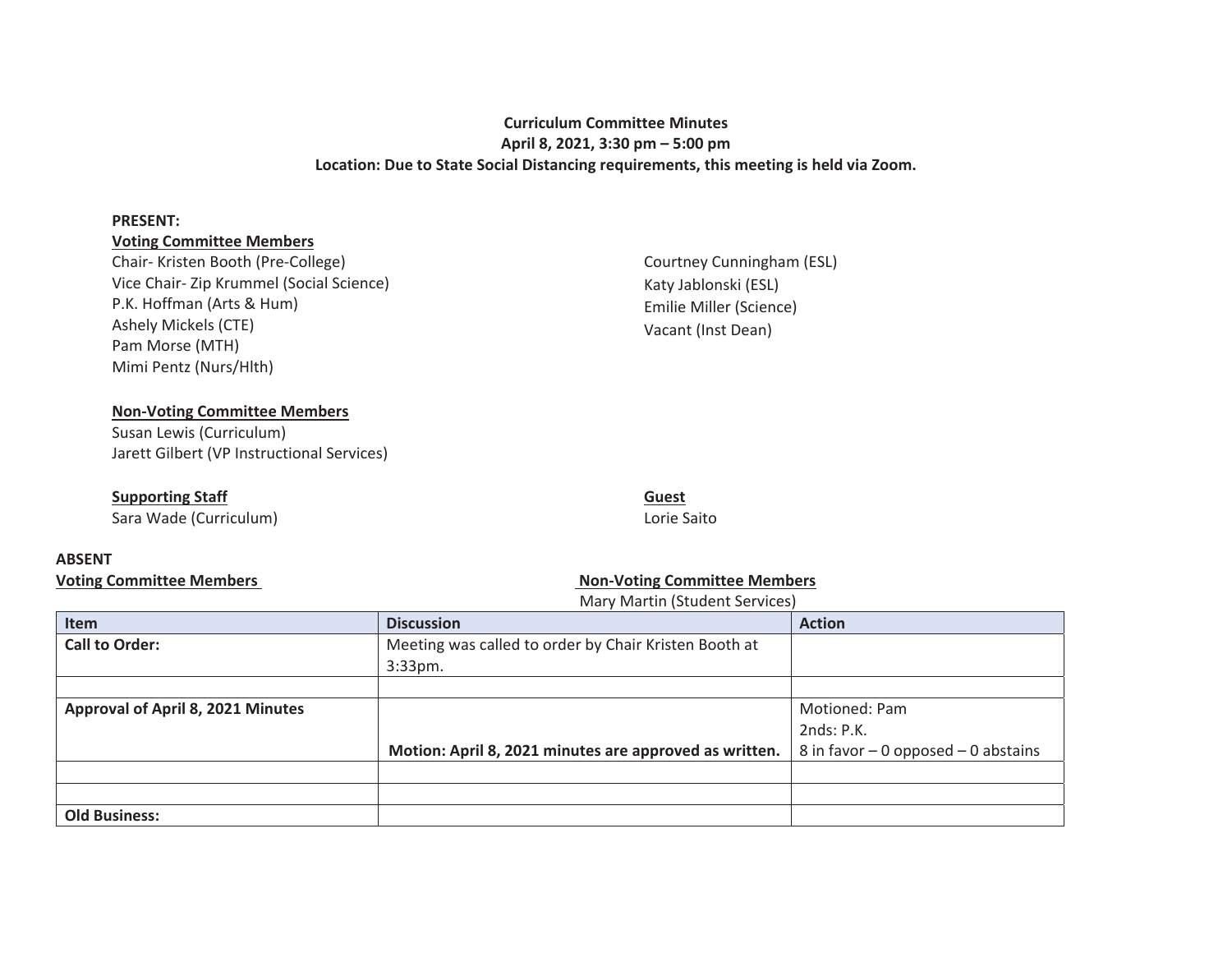| 1. February 11, 2021 Request:               |                                                            |                                       |
|---------------------------------------------|------------------------------------------------------------|---------------------------------------|
| <b>Restart discussion regarding</b>         |                                                            |                                       |
| revision of BA/CAS course                   |                                                            |                                       |
| requirements and elective for the           |                                                            |                                       |
| ASOT-BUS. (item #2 in submission            |                                                            |                                       |
| section)                                    |                                                            |                                       |
|                                             |                                                            |                                       |
| <b>New Business:</b>                        |                                                            |                                       |
| <b>Submissions:</b>                         |                                                            |                                       |
| BA 211 Principles of Accounting I (Contact  | Susan explains that the state has decided that for the     | Motion: Ashley                        |
| Hours/Credit Change)                        | transfer degree that BA 211 and BA 213 are enough          | 2nds: Mimi                            |
|                                             | sufficient for transfer students and that BA 212 is extra. | 8 in favor $-0$ opposed $-0$ abstains |
|                                             | Some content from BA 212 has been moved into 211,          |                                       |
|                                             | increasing its credits to 4. To satisfy the state for the  |                                       |
|                                             | MTMs and ASOT-BUS, BA 212 will be dropped. But for         |                                       |
|                                             | the AAS Degree and certificates that CGCC offers, BA 212   |                                       |
|                                             | will remain as a 2 credit course to provide more content   |                                       |
|                                             | for students wanting to go straight into the workforce     |                                       |
|                                             | following completion of these terminal awards.             |                                       |
|                                             |                                                            |                                       |
|                                             | Ashley moves to open BA 211 into discussion, Mimi          |                                       |
|                                             | 2nds. Chair Kristen moves BA 211 into discussion.          |                                       |
|                                             |                                                            |                                       |
|                                             | Motion: Approve as written.                                |                                       |
| BA 211 Principles of Accounting 1 (Course   | P.K. moves to open BA 211: Course Revision into            | Motion: P.K.                          |
| Revision: des, req, out, cont)              | discussion, Pam 2nds. Kristen moves BA 211: Course         | 2nds: Pam                             |
|                                             | Revision into discussion.                                  | 8 in favor $-0$ opposed $-0$ abstains |
|                                             |                                                            |                                       |
|                                             | Motion: Approve as written.                                |                                       |
|                                             |                                                            |                                       |
| BA 212 Principles of Accounting II (Contact | Pam moves to open BA 212: Contact Hours/Credit             | Motion: Pam                           |
| Hours/Credit Change)                        | Change into discussion, P.K. 2nds. Kristen moves BA 212    | 2nds: P.K.                            |
|                                             | into discussion.                                           | 8 in favor $-0$ opposed $-0$ abstains |
|                                             | Motion: Approve as written.                                |                                       |
|                                             |                                                            |                                       |
| BA 212 Principles of Accounting II (Course  | Ashley moves to open BA 212: Course Revision into          | Motion: Ashley                        |
| Revisions: out, cont, text/mat)             | discussion, Courtney 2nds. BA 212 Course Revision          | 2nds: Courtney                        |
|                                             | moves into discussion.                                     | 8 in favor- 0 opposed - 0 abstains    |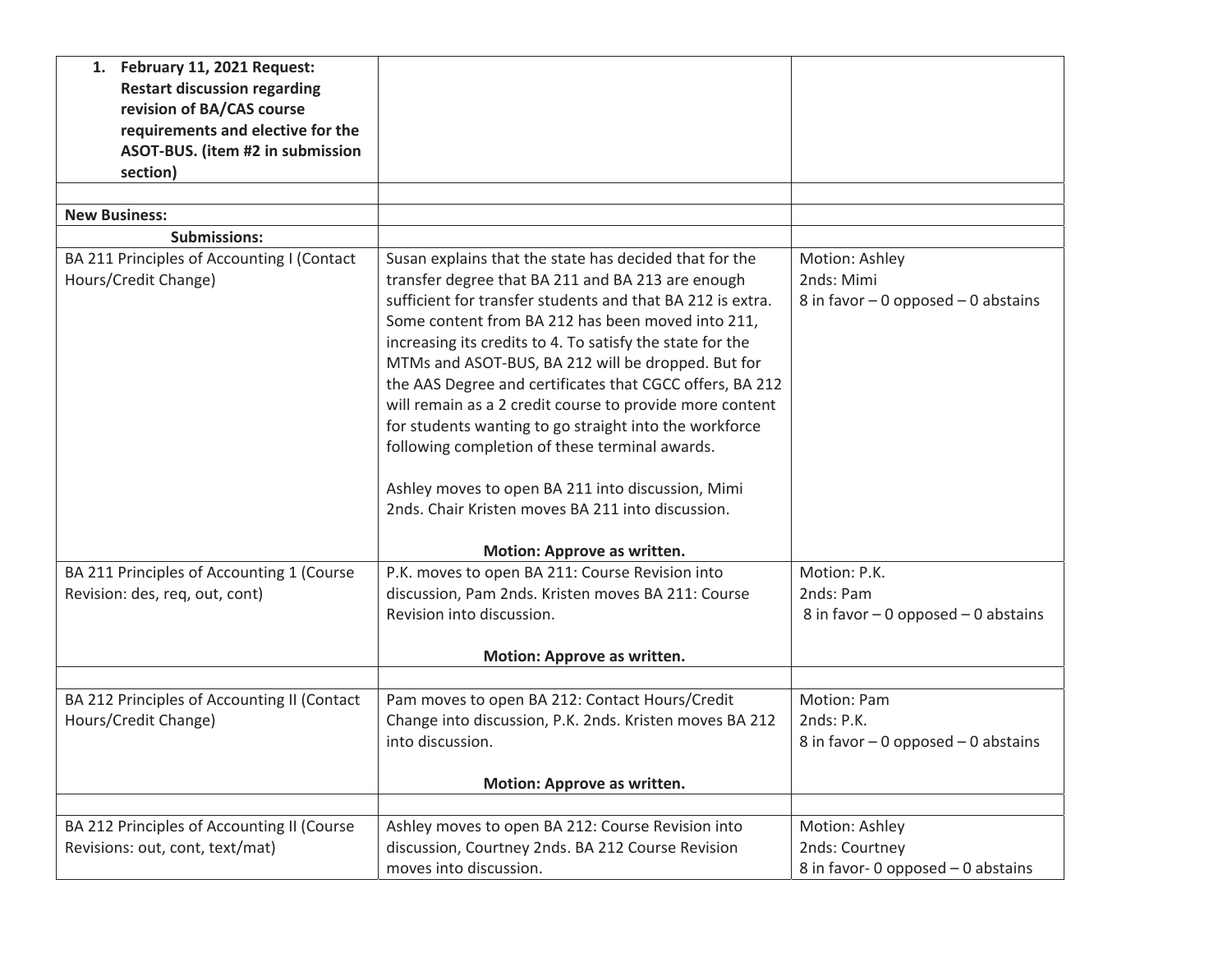| Mimi moves to open Accounting AAS into discussion,<br>Courtney 2nds. Accounting AAS moves into discussion.<br>Motion: approve as written.                                                                                                                                                                                                                                                                                                                                                              | Motion: Mimi<br>2nds: Courtney<br>8 in favor $-0$ opposed $-0$ abstains |
|--------------------------------------------------------------------------------------------------------------------------------------------------------------------------------------------------------------------------------------------------------------------------------------------------------------------------------------------------------------------------------------------------------------------------------------------------------------------------------------------------------|-------------------------------------------------------------------------|
| Pam moves to open Accounting/Bookkeeping into<br>discussion, Mimi 2nds. Kristen moves<br>Accounting/Bookkeeping certificate into discussion.<br>Motion: approve as written.                                                                                                                                                                                                                                                                                                                            | Motion: Pam<br>2nds: Mimi<br>8 in favor $-0$ opposed $-0$ abstains      |
| P.K. moves to open into discussion, Katy 2nds. Entry-<br>Level Accounting Certificate moves into discussion.<br>Susan explains that last year Todd was wanting to<br>remove BA 111; however, this resulted in an over 30%<br>revision. In order to avoid re-submitting the certificate<br>to the state, it was decided to add an option to take BA<br>111 or BA 211, and now BA 111 option is being<br>removed.                                                                                        | Motion: P.K.<br>2nds: Katy<br>8 in favor $-0$ opposed $-0$ abstains     |
| Motion: approve as written.                                                                                                                                                                                                                                                                                                                                                                                                                                                                            |                                                                         |
| Ashley explains that this is to fix the Computer<br>Application elective number of credits issues in the<br>catalog to help students not take more credits. Ashley,<br>Todd, Mary. K, Linda, Patrick looked at outcomes of all<br>classes and the state requirements to make these<br>changes. After approval from IC and Advising to change<br>this in the catalog.<br>P.K. moves to open ASOT-BUS into discussion, Courtney<br>2nds. ASOT-BUS is open for discussion.<br>Motion: Approve as written. | Motion: P.K.<br>2nds: Courtney<br>8 in favor $-0$ opposed $-0$ abstains |
|                                                                                                                                                                                                                                                                                                                                                                                                                                                                                                        |                                                                         |
|                                                                                                                                                                                                                                                                                                                                                                                                                                                                                                        | Motion: Approve as written.                                             |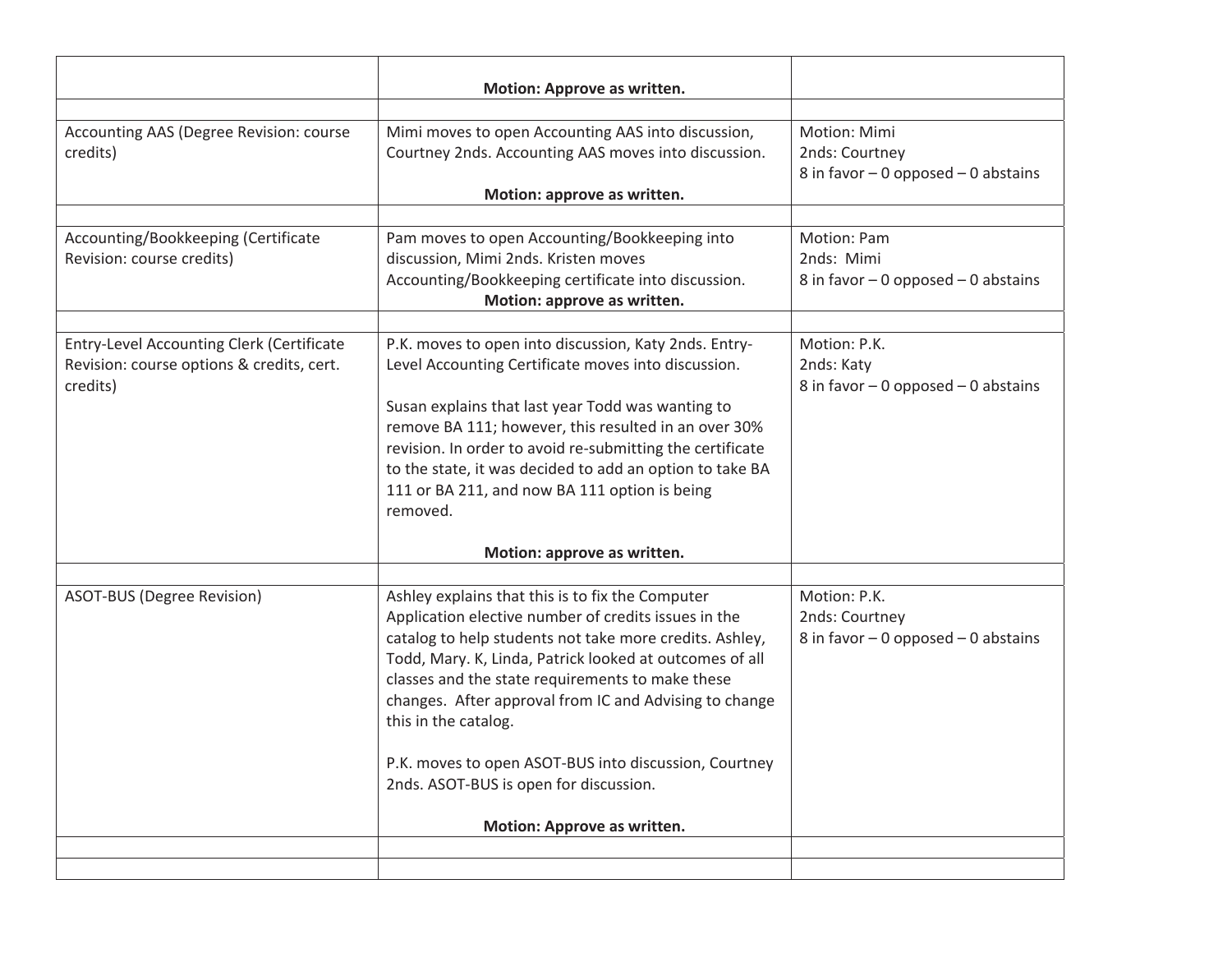| EMS 105 EMT Part 1 (Contact Hours/Credit<br>Change)           | Kristen introduces Lorie Saito. Lorie explain the state has<br>been making changes to the EMT courses to prepare<br>students for when they go into EMT courses at other<br>institutions. And there will a credit raise from 5-credits<br>to 6-credits to include more information for the students<br>to learn.<br>Ashley motions to open EMS 105 into discussion,<br>Courtney 2nds. EMS 105 is open for discussion.<br>Lorie explains the term "novice" is to explain that this is<br>the 1 <sup>st</sup> level of EMT.<br>Motion: Approve as written. | Motion: Ashley<br>2nds: Courtney<br>8 in favor $-0$ opposed $-0$ abstains |
|---------------------------------------------------------------|---------------------------------------------------------------------------------------------------------------------------------------------------------------------------------------------------------------------------------------------------------------------------------------------------------------------------------------------------------------------------------------------------------------------------------------------------------------------------------------------------------------------------------------------------------|---------------------------------------------------------------------------|
| EMS 105 EMT Part 1 (Course Revision: des,                     | Ashley moves to open EMS 105 revision into discussion,                                                                                                                                                                                                                                                                                                                                                                                                                                                                                                  | Motion: Ashley                                                            |
| req, out, cont, text/mat)                                     | Pam 2nds.EMS 105 moves to discussion.                                                                                                                                                                                                                                                                                                                                                                                                                                                                                                                   | 2nds: Pam                                                                 |
|                                                               | There is one book called "Emergency Care" for both EMS<br>105 and EMS 106 courses.                                                                                                                                                                                                                                                                                                                                                                                                                                                                      | 8 in favor $-0$ opposed $-0$ abstains                                     |
|                                                               | Motion: Approve as written.                                                                                                                                                                                                                                                                                                                                                                                                                                                                                                                             |                                                                           |
| EMS 106 EMT Part 2 (Contact Hours/Credit<br>Change)           | Pam moves to open EMS 106 into discussion, P.K. 2nds.<br>Kristen moves EMS 106 into discussion.                                                                                                                                                                                                                                                                                                                                                                                                                                                         | <b>Motion: Pam</b><br>2nds: P.K.<br>8 in favor $-0$ opposed $-0$ abstains |
|                                                               | Motion: Approve as written.                                                                                                                                                                                                                                                                                                                                                                                                                                                                                                                             |                                                                           |
| EMS 106 EMT Part 2 (Course Revision: out,<br>cont., text/mat) | Jarett wanted to point out that this helps students to<br>transfer to other intuitions to complete the AAS degree<br>without having to repeat course.<br>Katy moves to open EMS 106 revision into discussion,                                                                                                                                                                                                                                                                                                                                           | Motion: Katy<br>2nds: Ashley<br>8 in favor $-0$ opposed $-0$ abstains     |
|                                                               | Ashley 2nds. EMS 106 revision moves into discussion                                                                                                                                                                                                                                                                                                                                                                                                                                                                                                     |                                                                           |
|                                                               | Katy asked what the financial impact of this change will<br>be for students. Lorie explained that it will be very<br>minimal, but the instructor will be teaching 1 more<br>credit, and the students will have to pay for 1 more<br>tuition credit.                                                                                                                                                                                                                                                                                                     |                                                                           |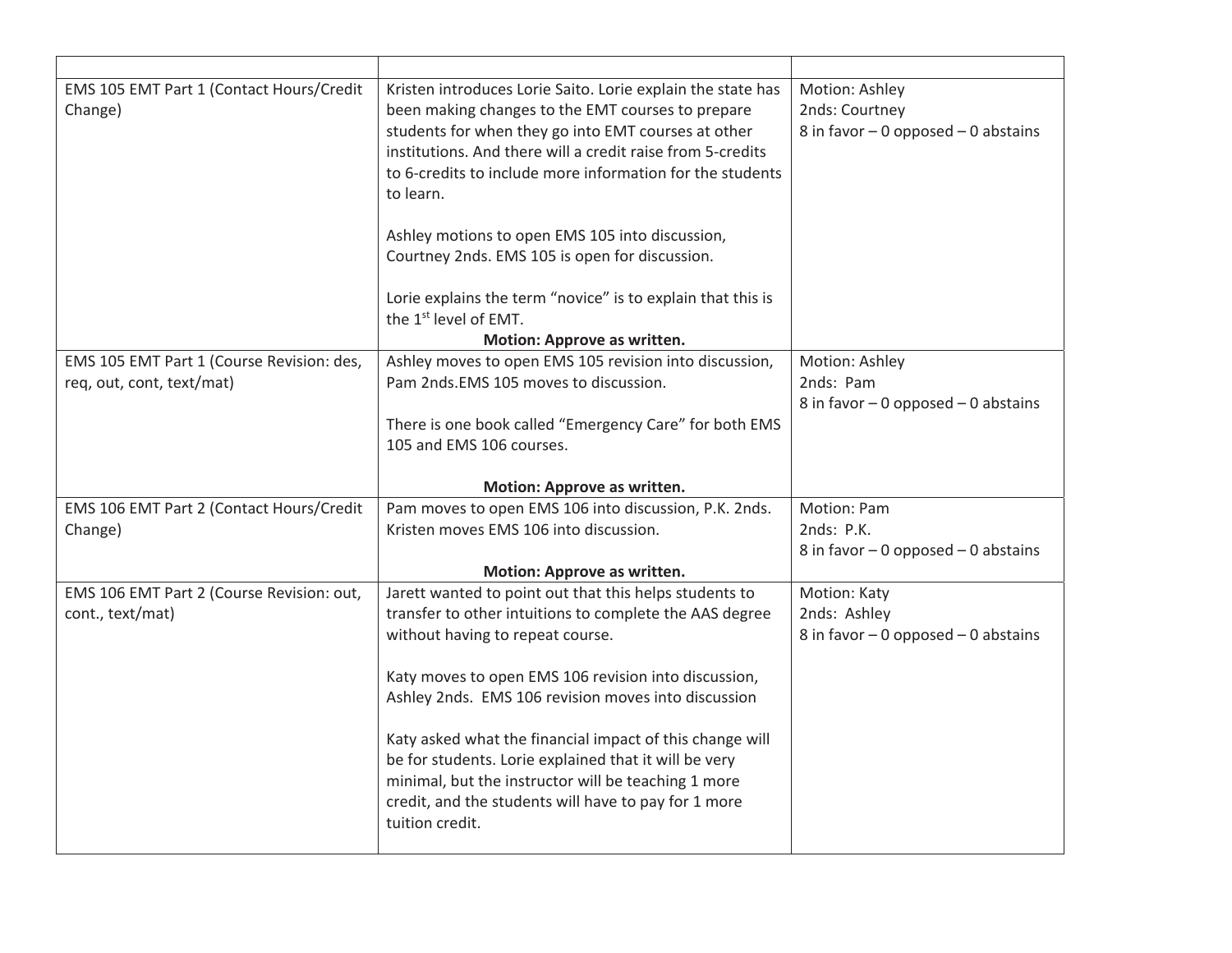|                                              | Lorie explains that by adding this credit for students it                                                |                                       |
|----------------------------------------------|----------------------------------------------------------------------------------------------------------|---------------------------------------|
|                                              | helps them to transfer to other institutions without                                                     |                                       |
|                                              | having to retake the course over. Per state changes.                                                     |                                       |
|                                              |                                                                                                          |                                       |
|                                              | Motion: Approve as written.                                                                              |                                       |
|                                              |                                                                                                          |                                       |
| ABE 75 Writing for College Preparation       | Courtney moves to open ABE 75 into discussion, Ashley                                                    | Motion: Courtney                      |
| (New Non-Credit Course)                      | 2nds. ABE 75 moves into discussion.                                                                      | 2nds: Ashley                          |
|                                              |                                                                                                          | 7 in favor $-0$ opposed $-0$ abstains |
|                                              | Kristen explains that this class has been offered for the                                                |                                       |
|                                              | last three terms. And was created for an IET Grant.                                                      |                                       |
|                                              |                                                                                                          |                                       |
|                                              | Clarification was added that this was indeed an actual                                                   |                                       |
|                                              | Lecture Course not just a Lab for help.                                                                  |                                       |
|                                              |                                                                                                          |                                       |
|                                              | A contract has been made for this class and the ECE                                                      |                                       |
|                                              | program to be taken in conjunction with the ECE course                                                   |                                       |
|                                              | so that student that have not tested in Writing 115 can                                                  |                                       |
|                                              | still take ECE course with this course to help with                                                      |                                       |
|                                              | grammar and writing skills for assignments in this course                                                |                                       |
|                                              | as well as with their ECE course work.                                                                   |                                       |
|                                              |                                                                                                          |                                       |
|                                              | Susan explained the ESOL and Pre-College that were<br>grandfathered in, so they did not have to have new |                                       |
|                                              | courses approved by the Curriculum Committee until                                                       |                                       |
|                                              | now, the state wants pre-college and ESOL course to be                                                   |                                       |
|                                              | approved in Web Forms.                                                                                   |                                       |
|                                              |                                                                                                          |                                       |
|                                              | This course does not replace Writing 90, students can                                                    |                                       |
|                                              | take the placement test after this course to be placed                                                   |                                       |
|                                              | into WR 115 or WR 121.                                                                                   |                                       |
|                                              |                                                                                                          |                                       |
|                                              | <b>Motion: Approve as written</b>                                                                        |                                       |
|                                              |                                                                                                          |                                       |
| 5. Consent Agenda                            | ** Consent Agenda: approval of all listed items as a                                                     | Motion: P.K.                          |
|                                              | group. If an item within the Consent Agenda needs to                                                     | 2nds: Emilie                          |
| Administrative Assistant AAS and certificate | be discussed or changed then it will be pulled from the                                                  | 8 in favor $-0$ opposed $-0$ abstains |
| (Modified Degree/Certificate Revision        | Consent Agenda and be voted on separately.                                                               |                                       |
|                                              |                                                                                                          |                                       |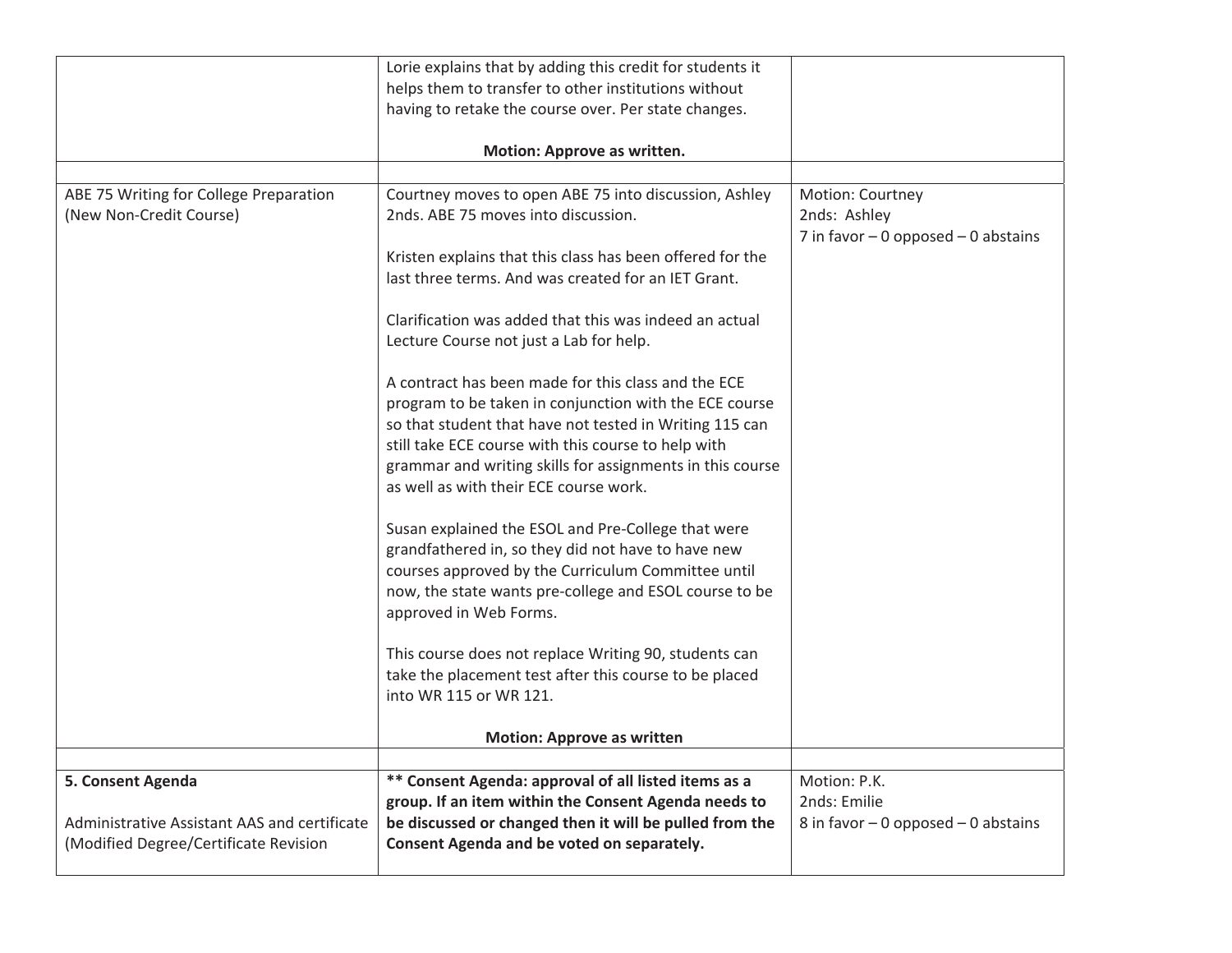| Web Design Assistant certificate (Modified | P.K. moves to open Consent Agenda into discussion,                |  |
|--------------------------------------------|-------------------------------------------------------------------|--|
| Degree/Certificate Revision)               | Emilie 2nds. Consent Agenda moves into discussion.                |  |
|                                            |                                                                   |  |
| Web Development Assistant certificate      | Motion: Approve as written.                                       |  |
| (Modified Degree/Certificate Revision      |                                                                   |  |
|                                            |                                                                   |  |
| <b>Committee Action:</b>                   |                                                                   |  |
| 1. June Retreat topics                     | Susan shares with the committee the possible retreat              |  |
|                                            | topics that have been requested.                                  |  |
|                                            |                                                                   |  |
|                                            | The following were proposed during the meeting.                   |  |
|                                            | P.K. request to discuss a possible workshop for credit for        |  |
|                                            | different departments including the Art & Writing                 |  |
|                                            | departments.                                                      |  |
|                                            |                                                                   |  |
|                                            | Zip CLO's to ILO's change, and a review of ILO outcomes.          |  |
|                                            |                                                                   |  |
|                                            | Katy Library 101 course: Standardized research practices          |  |
|                                            | and the adding to 1 <sup>st</sup> generation program and Learning |  |
|                                            | Communities.                                                      |  |
|                                            |                                                                   |  |
|                                            | Zip's leave of absence for Fall Term 2021, and for an             |  |
|                                            | interim/Co-Chair to run Committee Meetings.                       |  |
|                                            |                                                                   |  |
|                                            | It was agreed upon that the committee has plenty of               |  |
|                                            | topics for the committee to talk about on June 3rd                |  |
|                                            | retreat day. But if there were any others that felt               |  |
|                                            | pressing, that the committee needs to discuss, contact            |  |
|                                            | Susan and she will put it on the agenda for the retreat.          |  |
|                                            |                                                                   |  |
| 2. Meeting procedure proposals             | Discussion of new meeting procedures proposals was                |  |
| • Proposal #1 The Curriculum               | started.                                                          |  |
| Committee Robert's Rules                   |                                                                   |  |
| Proposal #2: Curriculum<br>$\bullet$       | There was concern by a few that if leaving the name               |  |
| <b>Committee Procedural Rules</b>          | "Robert's Rules" in the name of Curriculum Committee              |  |
|                                            | procedure that it could be taken too seriously or                 |  |
|                                            | contested that Roberts Rules were in force, even with             |  |
|                                            | the set of Modified Robert's Rules provided by the                |  |
|                                            | committee. Zip stated that if this procedure is                   |  |